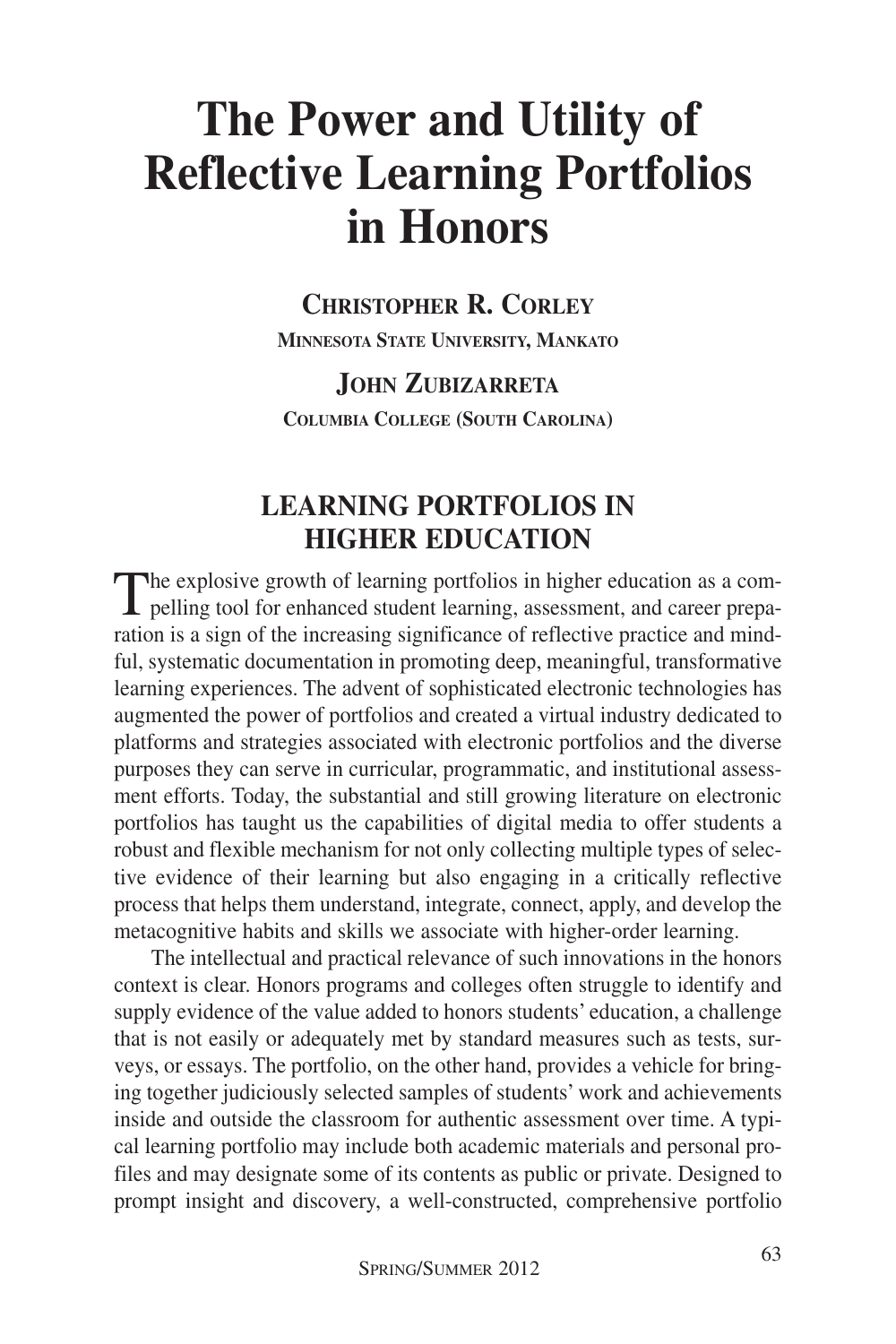will contain items that fall into the following general categories, which are suggestive rather than prescriptive or complete because a portfolio should represent the individuality of the student:

- 1. *Philosophy of Learning* (reflective narrative[s] on learning process, learning preferences, strengths and challenges, value of learning, personal profile);
- 2. *Achievements in Learning* (records: transcripts, course descriptions, résumés, honors, awards, internships, tutoring);
- 3. *Evidence of Learning* (direct outcomes: research papers, critical essays, field experience logs, creative displays/performances, data/spreadsheet analyses, course online forum entries, lab research results);
- 4. *Assessment of Learning* (instructor feedback, course test scores, exit/board exams, lab/data reviews, research project appraisals, practicum/internship supervisor reports);
- 5. *Relevance of Learning* (practical applications, leadership, relation of learning to personal and professional domains, ethical/moral growth, affiliations, hobbies, volunteer work, affective value of learning); and
- 6. *Learning Goals* (response to feedback; plans to enhance, connect, and apply learning; career ambitions). (Zubizarreta, *Learning Portfolio* 22)

More importantly, the focus on reflection and on the vital mentoring that is needed to introduce and sustain what has come to be known widely as "folio thinking" helps the student to address a number of critical questions about his or her own learning (Chen and Black). Such questions can provide crucial information about the unique characteristics and value of the honors experience:

- What have I learned? Why did I learn?
- When have I learned most? Least? In what circumstances? Under what conditions?
- How have I learned or not, and do I know what kind of learner I am?
- How does what I have learned fit into a full, continual plan for continual learning?
- Where, when, and how have I engaged in integrative learning? Has my learning been connected and coherent?
- Is my learning relevant and applicable?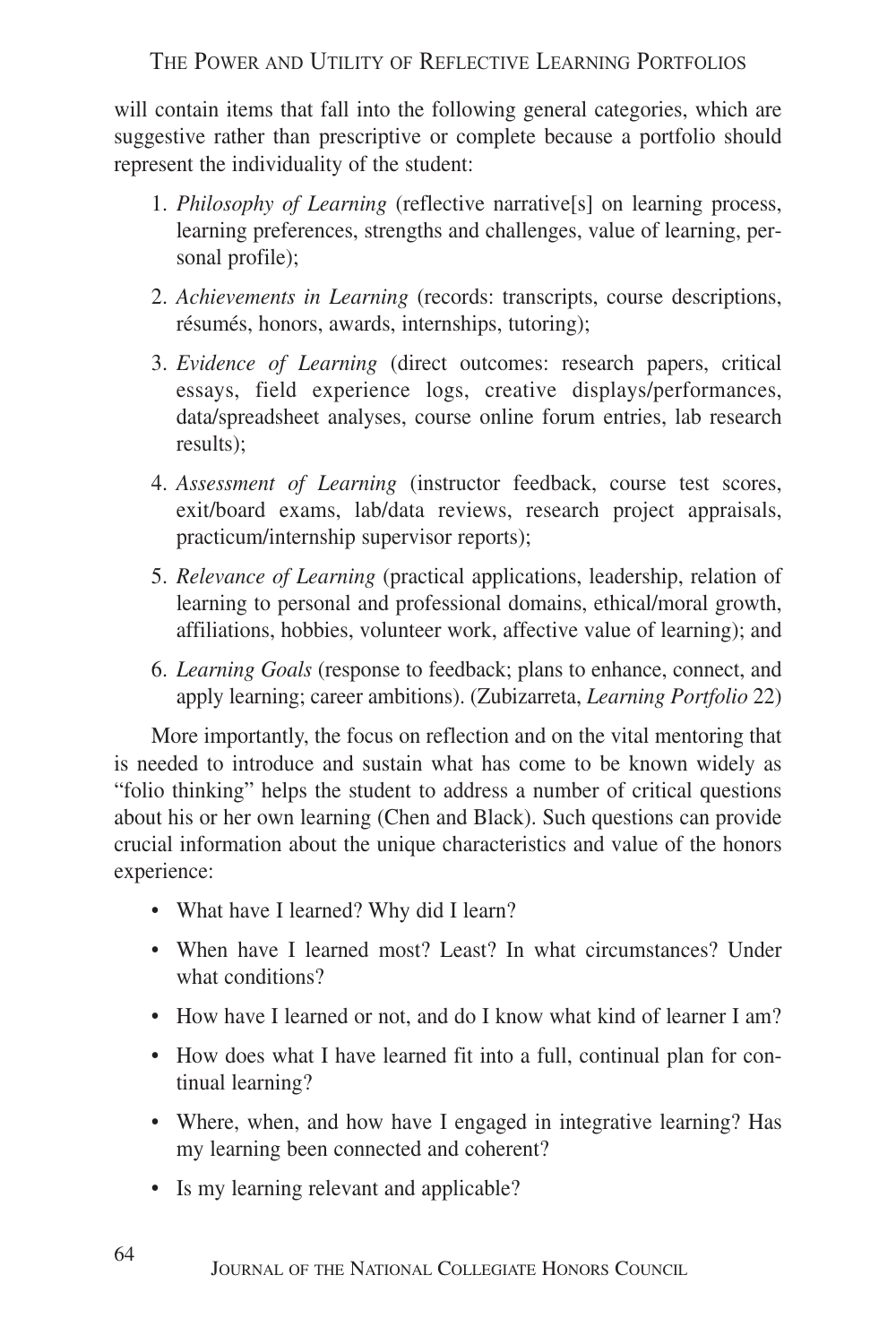- When, how, and why has my learning surprised me?
- What have been the proudest highlights of my learning? The disappointments?
- In what ways is what I have learned valuable?
- What difference has honors learning made in my intellectual, personal, and ethical development?

One important takeaway lesson here is that "portfolio thinking" involves more than knowing content information, accumulating credits, and earning grades. Knowledge and performance are fundamental and desirable goals for a student's undergraduate pursuits but are not enough to help students become reflective learners who can understand and evaluate themselves as "lifelong" and "lifewide" learners (Chen 29). The learning portfolio, then, becomes more than a product, a simple repository of artifacts; it becomes a process of reflection, of organizing, prioritizing, analyzing, and communicating one's work and its value, which may prompt insights and goals that align with the mission and objectives of an honors program or college (Zubizarreta, "Learning Portfolio" 124). Add the practical benefits of the electronic portfolio in creating a multi-faceted, multi-media resource that gives a rich picture of a student's academic and personal development over the course of a class, a program, a major, or a complete undergraduate career, and we see why many individual instructors, directors, departments, and institutions are adopting portfolios to improve and assess student learning and program or institutional effectiveness.

Honors can reap these same benefits, and an increasing number of honors programs and colleges are incorporating portfolio work in their courses and assessment plans. Models of both paper and electronic portfolios in honors from diverse institutions are readily available (see Appendix A).

The honors program's electronic portfolio project at Minnesota State University, Mankato, offers an example of a thoughtful, well-planned effort to engage students in meaningful portfolio work. A great part of the project's success comes from developing clearly defined competencies for Minnesota State Mankato honors students and faculty during the academic redesign phase, then emphasizing reflection as the core principle of sound portfolio development, and finally tapping its efficacy in providing useful information for program assessment. The Minnesota State Mankato portfolio has begun to transform student learning, enrich students' preparation for post-baccalaureate education or careers, and strengthen the program's assessment plan through multi-sourced evidence of its impact on students and on the institution. This essay contributes to the research on portfolios in higher education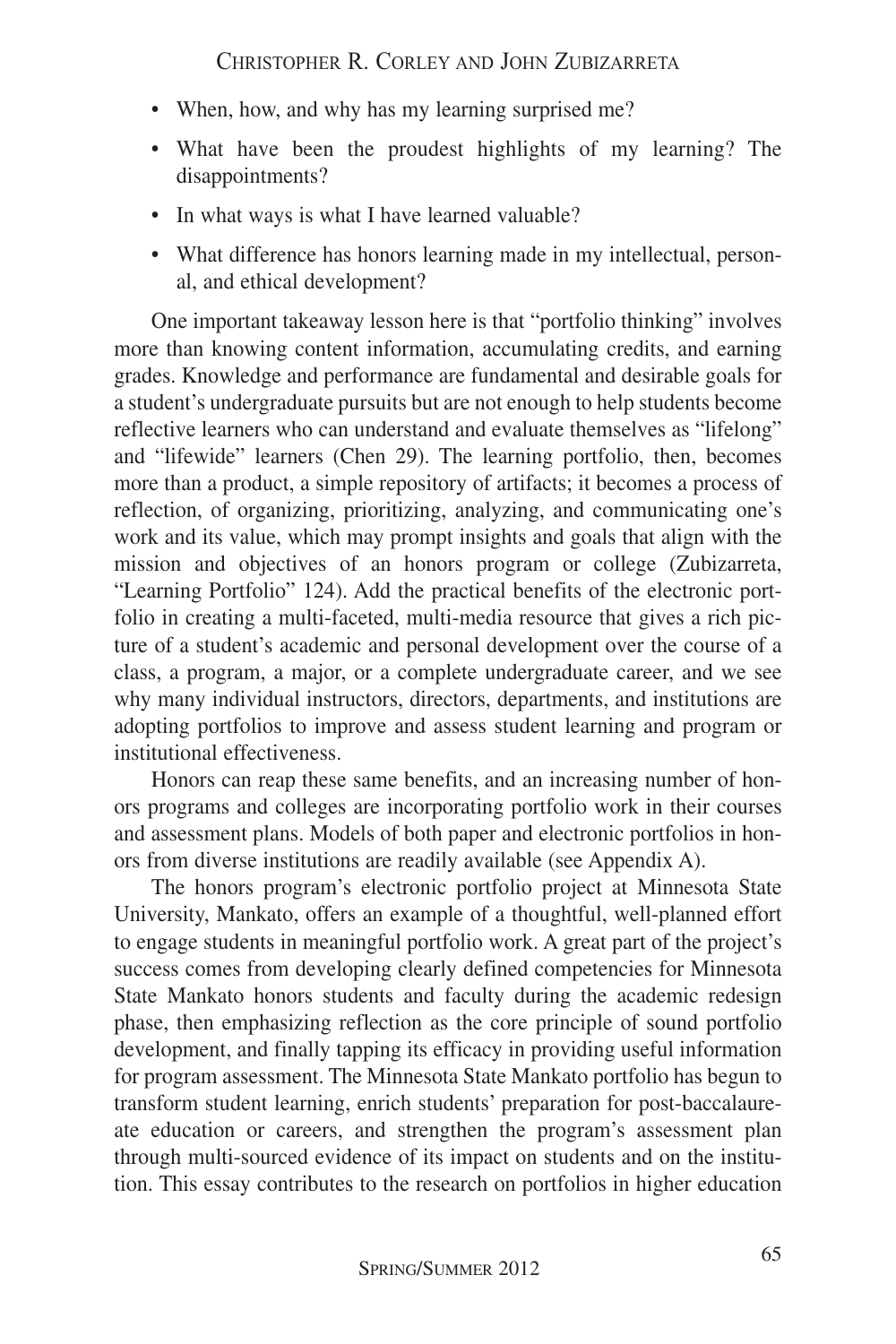by focusing on a single program's shift toward competency-based learning within an honors context.

#### **SHIFTING TO THE HONORS PORTFOLIO DURING CURRICULUM REDESIGN**

Faculty at Minnesota State Mankato redesigned the honors curriculum in 2008–2009. From the beginning, the designers agreed that the program redesign process should serve as an incubator for curriculum experimentation across the university while complementing the institution's perceived strengths, fields of study, and institutional goals.

After meetings with various stakeholders—including students, faculty, alumni, business owners and political leaders—faculty designers decided to focus the program on key learning outcomes, or competencies. Prospective employers told us that they admired our students' knowledge and skills related to professional fields, but that they had hoped our graduates would be better able to work in teams, take charge of important projects, and effectively lead groups of people. Trends in global markets and immigration patterns also evidenced the need for students to navigate intercultural relationships in their communities and work places to an extent not seen in previous decades (Friedman; Moodian; Reimers; Rhoads and Szelenyi).

For these reasons, the faculty believed that honors education at Minnesota State Mankato should focus on developing demonstrable leadership and intercultural skills in addition to strong inquiry, research, and presentation skills, long the hallmarks of a successful honors education. We moved in this direction because the university has no major course of studies focused exclusively on leadership or global citizenship, yet, like most institutions of higher education, our diverse academic and student activity programs have much to offer in the development of these skills. At the same time, the three skill sets—leadership, research, and global citizenship—could complement the students' major fields of study. In essence, the process of redesign (the consultations with stakeholders) and the outcome (a renewed focus on interdisciplinary competencies that includes the traditional liberal arts and remains relevant to today's employment market) provide a potential rejoinder to vocal public criticisms about the inability of university departments and programs to meet the changing needs of contemporary society (Bok; Bowen, Chingos, and McPherson; Grafton; Taylor).

All future courses and co-curricular experiences, then, would be vetted through this tripartite lens of leadership, research, and global citizenship. We then faced the question of how the students would demonstrate their skills in these areas. Our stakeholders were emphatic about the importance of moving beyond GPA and credit completion as marks of success, and increasing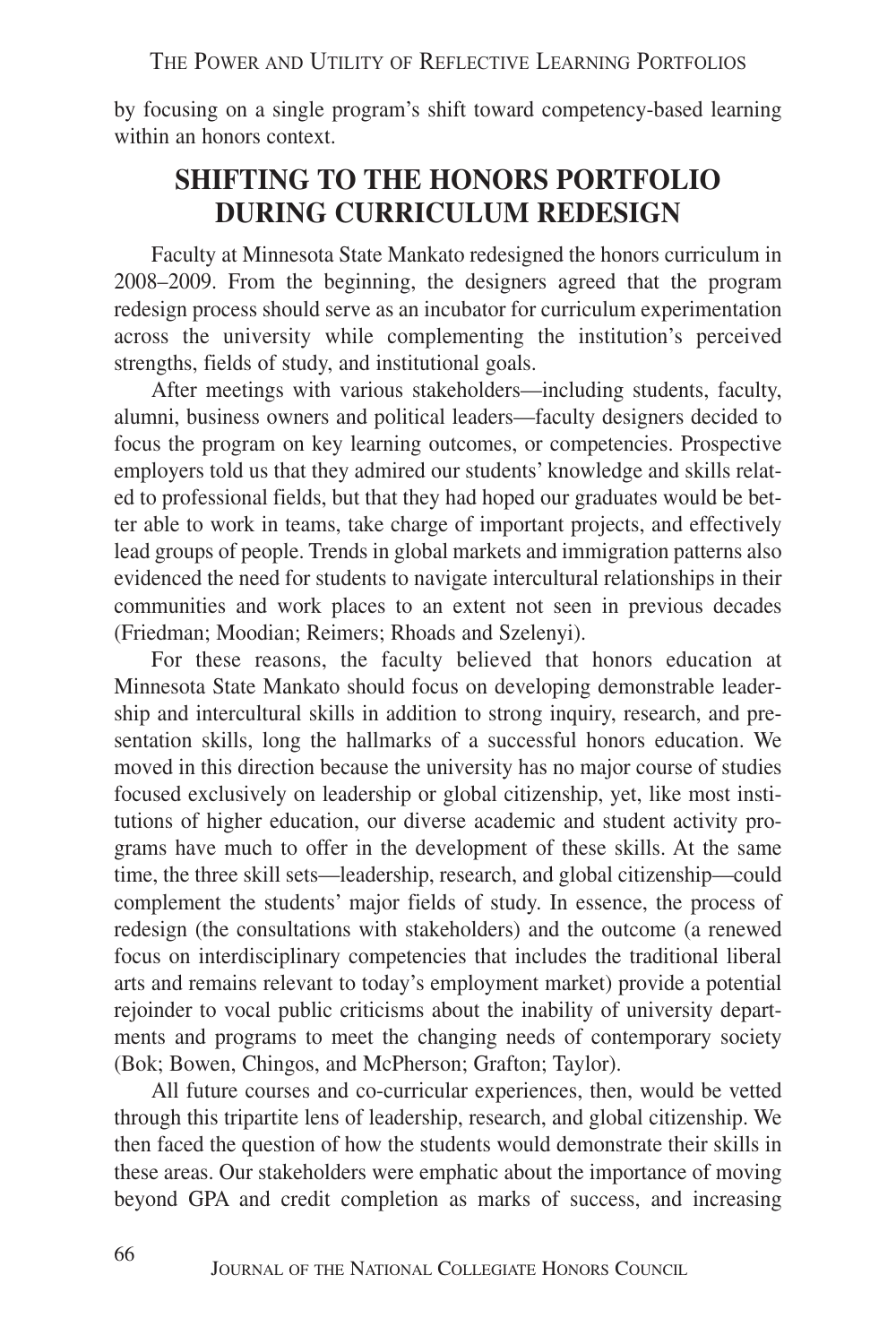numbers of faculty were intrigued by the discussions about competencybased education that occurred in the late 1990s (Voorhees; Cambridge; Jones, Voorhees, and Paulson).

Focusing on competencies allowed the faculty to come to a shared understanding of learning goals for the program, leading us toward a common language and process for assessment without overly limiting the flexibility inherent in successful honors programs. The emphasis on competencies has other benefits that include creating a framework, a "story" for a program's conversations with external audiences, and assisting in the formation of a community of scholars with a shared purpose. Finally, establishing clear and transparent competencies "enables sharing power with students" (Cambridge 52), a characteristic that many faculty members consider fundamental to honors education.

The literature on the subject suggests that competencies-focused projects take years to establish and often require multiple small steps and consistent evaluation to determine if this approach to learning is working. The faculty at Alverno College, an institution widely regarded as having one of the most developed ability-based programs in the nation, readily acknowledges that their mini-steps toward curricular change have taken nearly three decades to develop (7–13).

## **THE BENEFITS OF PORTFOLIOS IN THE HONORS CONTEXT**

The honors faculty's focus on competencies and demonstrations gradually moved our redesign committee to consider the usefulness of student learning portfolios (Banta; Stefani, Mason, and Peglar; Zubizarreta, *Learning Portfolio*). Student learning portfolios are collections of student work accompanied by personal reflections that consider what they learned, how their learning has changed over time, and how their learning might be applied in different contexts (Zubizarreta, *Learning Portfolio* xxiv). Portfolios can be developmental in that they track student learning over the course of their educations; they can also be used as demonstrations when students choose their best work to showcase as evidence of competency completion or, more significantly, as evidence of their skills for prospective employers and graduate schools.

We eventually achieved consensus that, for three main reasons, portfolios might allow demonstrations that make the traditional transcript/grade/credit model appear obsolete. First, portfolios demonstrate student work beyond the mere grade. Because students archive examples of their work, they can review it to track their learning over the course of a semester or several years. Second, while transcripts focus only on credit-bearing courses, a portfolio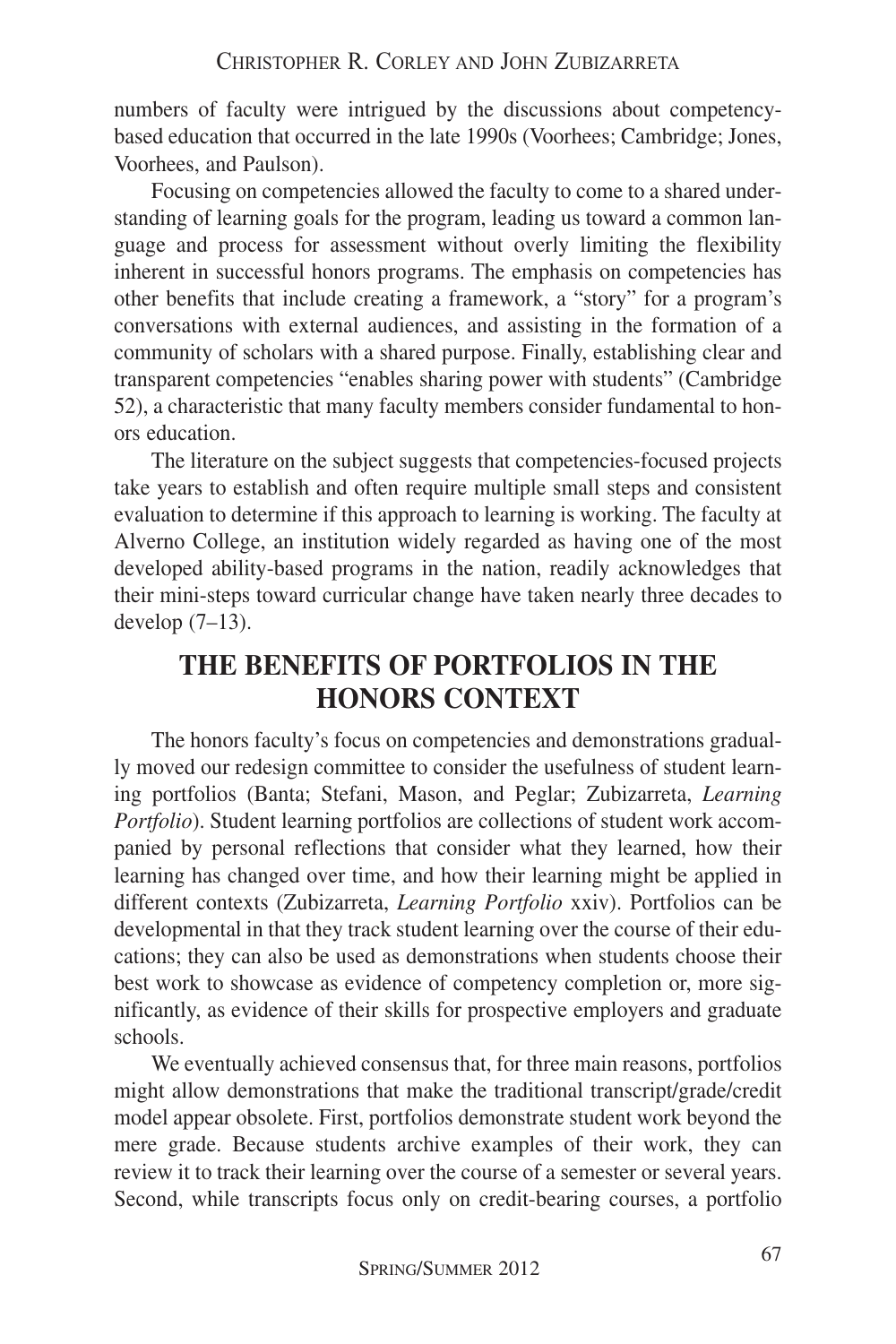allows inclusion of co-curricular components of a student's learning, such as participation in campus and community clubs, organizations, and service activities as well as paid employment. Evidence to this effect could be provided in the form of personal photographs, minutes of meetings that tested leadership skills or the ability to work in groups, performance reviews by advisors or employers, and, most significantly, personal reflections. The third reason for portfolios is that, with proper structure and mentoring, they can serve as effective spaces for personal reflection and integration of learning across the student experience, in and outside of the lecture hall, seminar room, and lab (Huber and Hutchings 5–7; Kuh 28). The process of creating a portfolio—of choosing among artifacts and explaining one's choices, of sensing connections between various learning activities, and of assessing one's progress in relation to learning outcomes—fosters deep metacognitive skills that normally take years to develop (Loacker; Moon, *Learning Journals*; Moon, *Reflection*; Yancey, *Reflection*; Yancey, "Reflection"; Zubizarreta, *Learning Portfolio* 3–16).

Once the benefits of using portfolios became clear, the committee decided that the student portfolio, not the traditional honors thesis, would henceforth serve as the honors capstone project. Student demonstrations of skills in leadership, research, and global citizenship would be embedded within their portfolios, and portfolio development would be introduced in the honors firstyear seminar. Evidence of mastery of such skills can vary but are likely to include demonstrated leadership in campus or community organizations (for leadership), undergraduate research or creative work supervised by a faculty mentor and followed by public dissemination of results (for research), and acquisition of second-language competency and understanding of diverse cultures through engagement with such populations either through a study abroad or a significant intercultural experience at home in the United States (for global citizenship).

Our faculty shared a broad consensus about the benefits and challenges of electronic and paper portfolios, and the prevailing assumption was that portfolios would be electronic (Cambridge, Cambridge, and Yancey; Chen and Light; Herrington and Oliver). Electronic portfolios appear to offer advantages in ease of use, storage, adaptability, and flexibility. The electronic environment allows the incorporation of various media types, including images, sound, and video, and it allows the portfolio to be linked to other online communities of the student's choice, thus enriching the portfolio by placing it within a wider context. While our students are adept at establishing a social presence on the web, they have much less experience creating a professional lens through which others might view them, and electronic portfolios helped them create such a lens. Our state context also led us in the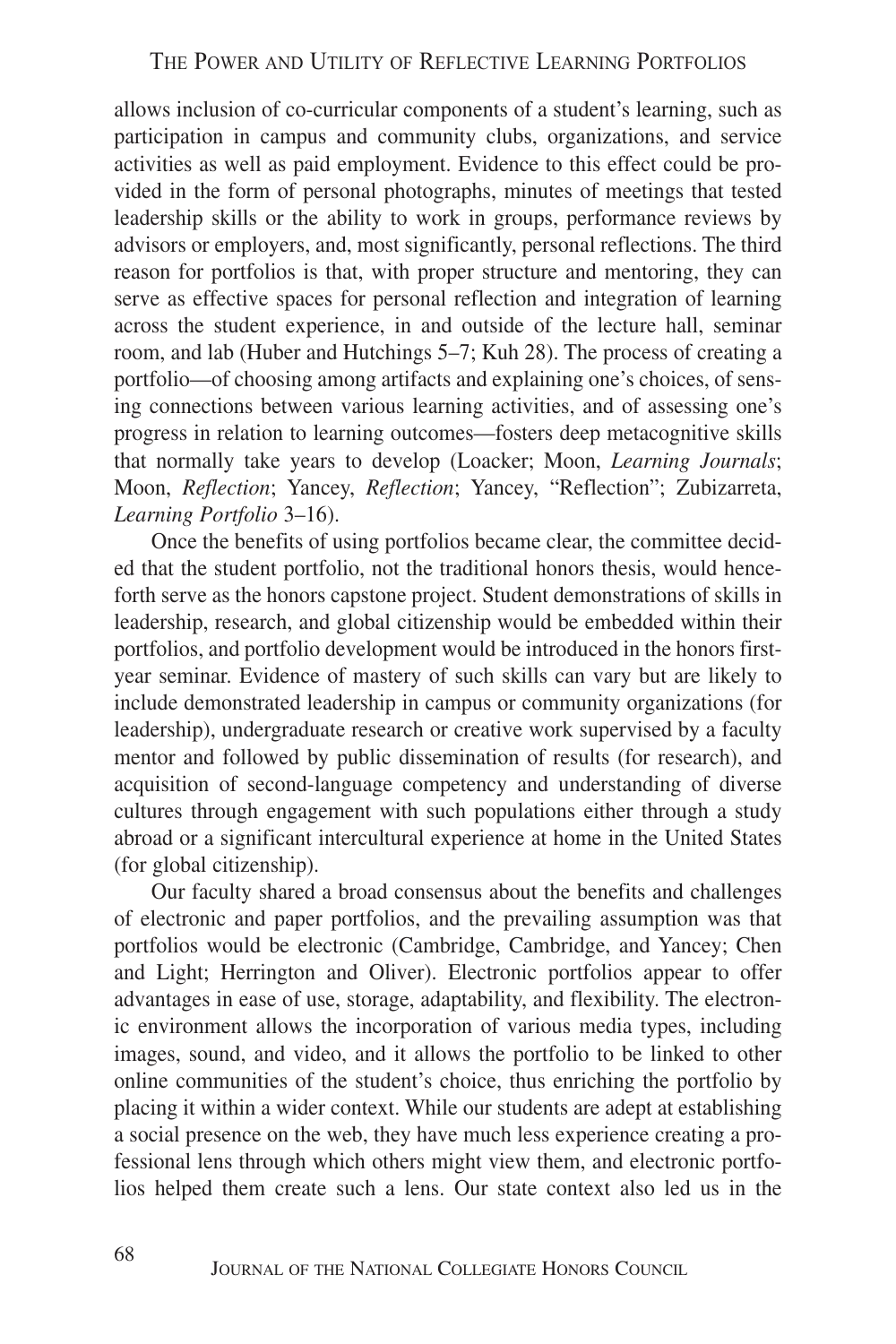direction of electronic portfolios. The state of Minnesota was also a fruitful context for electronic portfolios; it was an early advocate of free web presence for all its citizens, and, by the time we considered using portfolios, eFolioMinnesota had already been established as a viable option within the Minnesota State Colleges and Universities system (Olson, Schroeder, and Wasko). The staff at MnSCU offered helpful advice as we moved through the implementation process. So far, our students have embraced the electronic portfolio model, perhaps because they can choose to leave their portfolios private. One could, however, clearly enjoy similar pedagogical and metacognitive benefits from a traditional paper model.

Even in the brief time this approach has been implemented, many faculty members believe that the new focus on competencies and portfolio demonstrations has significantly altered the honors experience in two significant ways. First, the program feels more actively tied to its mission than before the redesign. Administrative decisions are guided by the honors competencies. When faced with financial decisions, such as a request to co-sponsor a campus event or speaker, the governing faculty council and director look to the competency areas to make effective choices; courses and most programsponsored co-curricular activities are designed to foster development in at least one of the three areas. When courses are proposed, the faculty members indicate the extent to which their course will develop select honors competencies, and they identify significant demonstrations of these competencies that students will be able to propose as artifacts for their portfolios once the course is completed.

Second, the mentoring and advising experience has significantly changed. To maintain their status in the program, students must submit an annual personal learning plan to the program office by the end of September. The learning plan must indicate the extent to which students expect to develop their leadership, research, and global citizenship skills over the course of the year and how they will demonstrate successful achievement of their curricular and co-curricular goals. Students are encouraged to include other goals related to their major course of study or work. Some students include more personal matters, such as their physical fitness or spiritual development. Program staff and faculty then meet with each student during the fall semester to review their goals and curriculum. Although we believe we can follow this advising model with 150–200 students overall, larger enrollment would require further staff assistance than our current full-time honors director, halftime administrative assistant, and graduate assistant.

Students' learning plans and goals change, and mentoring must be flexible. New opportunities, unforeseen in August or September, emerge during the course of a year. We believe that the process of creating a plan is more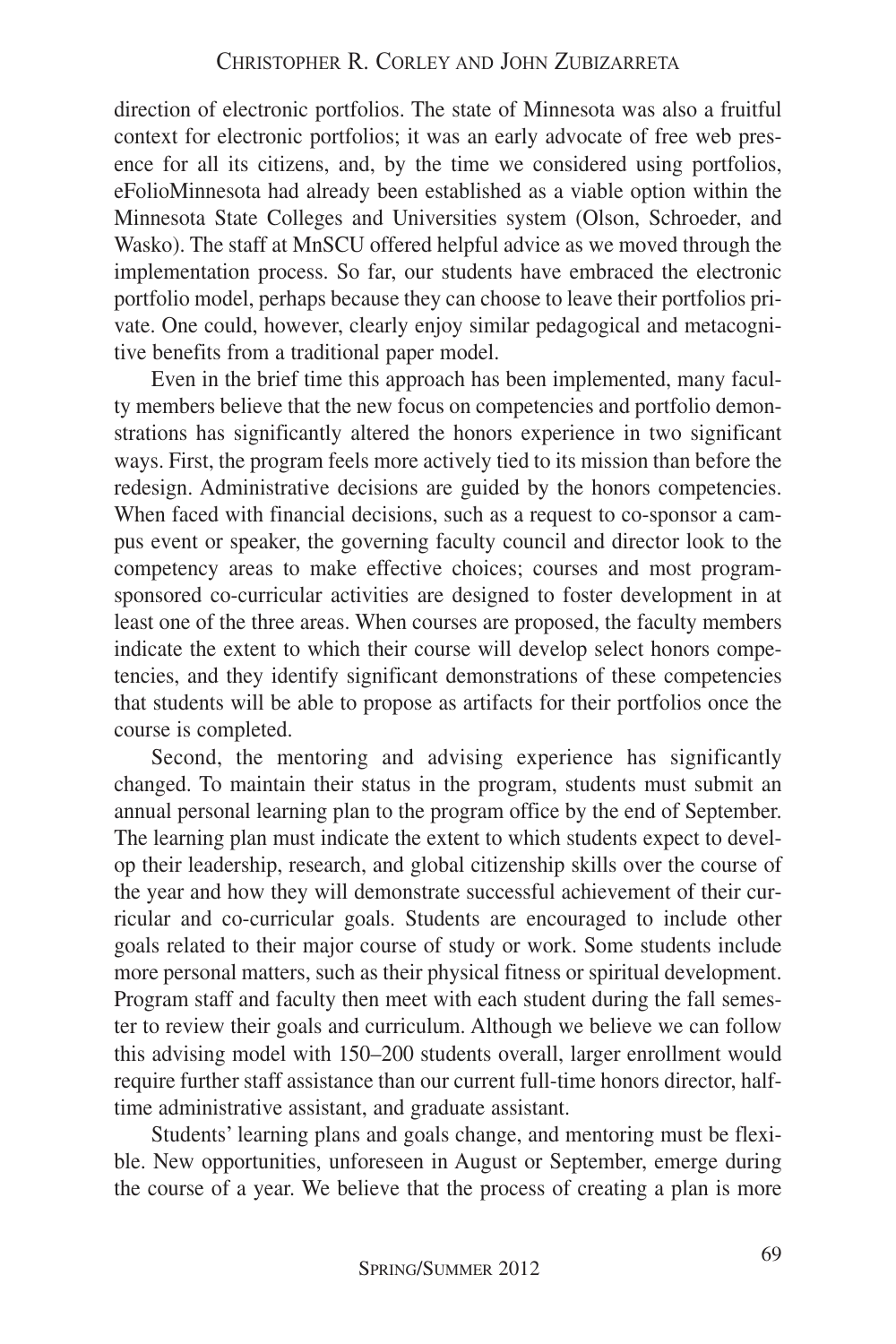significant than worrying about whether each specified component is carried out. During the academic year, especially during the winter and spring breaks, we encourage students to collect evidence of their work, select the most significant examples of their development, and reflect on their growth over the course of the year. At the end of May, we request that all students make their portfolios available to the program office by providing electronic access passwords, and during the first week of June the director and three faculty council members review the portfolios and provide an assessment of each student's progress. We take a day to align our expectations and use of the rubrics, then divide up the work, and send assessments to students later that month. The faculty members use the assessments to identify any mechanical or presentation issues in the portfolios; they identify the approximate development level that the artifacts demonstrate, from emerging to mastering; and they offer appropriate praise and suggestions for improvement. The assessment is holistic; no grades are used in the process. Ideally, students use the faculty feedback on their portfolios to inform the following year's learning plan, thereby increasing the complexity of their demonstrations over time.

This mentoring and advising process occurs each year until students take the Senior Portfolio seminar, which has two major goals. First, students revise their portfolios to ensure that they have the proper demonstrations of necessary competencies. Second, the instructor guides the students toward moving away from developmental portfolios, where students focus on themselves as learners, to demonstration portfolios, where students focus on their best work with an eye toward the job search process. The portfolios can be taken with them anywhere they go, and students can adapt them according to their own needs after graduation.

Time and resources are significant variables to consider, and we will undoubtedly face both challenges in the near future. However, many of the artifacts included in the portfolio have already been vetted, reviewed, and graded in classes. The portfolio assessment occurs at a more global level beyond the embedded assessment in courses. The amount of work in reviewing portfolios is significant, but rubrics, collaboration among faculty, and embedded assessment make the job manageable and worthwhile.

#### **TROUBLESHOOTING THE PROCESS**

In constructing a program focused on competency demonstrations and portfolios, we encountered several problems, some of which are unsurprising to faculty and administrators who have overseen academic redesign. One problem arose from implementing competencies, rubrics, and evaluations of demonstrations that sounded great in a faculty conference committee but presented hurdles in real life. While we had clear goals in our competency-based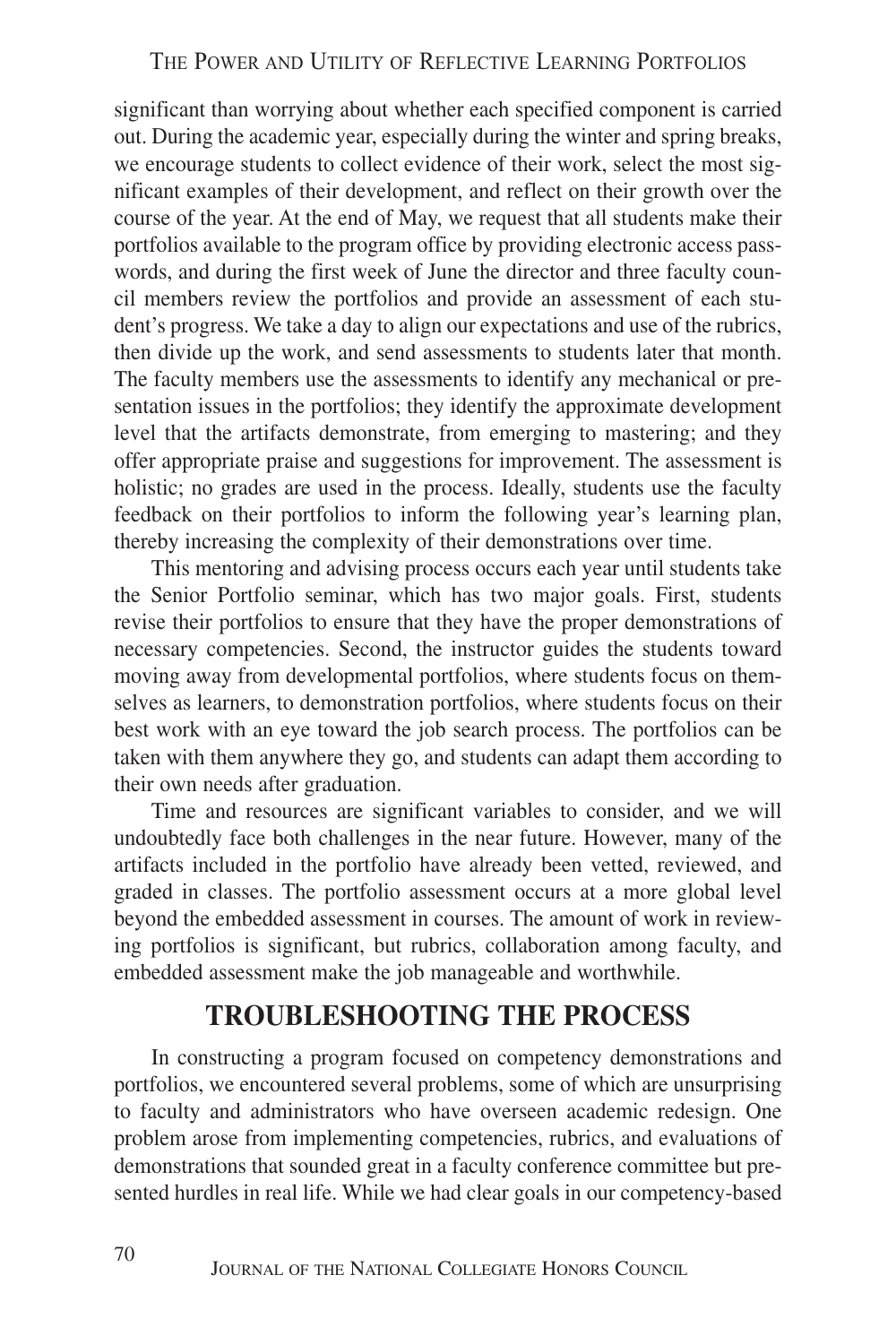approach, some paths that students could use to reach the goals were intentionally vague. As a result, we quickly discovered that our honors students, and indeed some of our faculty, prefer clear and precise goalposts as they approach a problem. Even today, many faculty and most students are unfamiliar with the language of competencies and rubrics, and the idea that multiple demonstrations might meet the same competency is confusing to some, horrifying to others. Some students and faculty do not readily see value in reflection and consider the project an extra burden. For honors faculty acclimated to teaching "content," articulating how their course helps to develop competencies while also attending to the development of students' metacognitive skills can be frustrating.

A related issue arose with the rubrics themselves. The faculty designers created unnecessarily complex rubric statements, making them difficult for students to understand. Indeed, to some faculty our honors course proposals begin to look like general-education learning outcomes on steroids. A further problem has been that our leadership rubrics, again designed in faculty committee rooms, did not align well with actual student demonstrations.

The net result of having identified these problems is that we are revising and clarifying rubrics with student assistance, and we are finding more effective means to have students articulate their understanding of the competencies earlier in their program of study. All students enrolled in Honors First Year Seminar, for example, complete the course having spent weeks discussing leadership, research, and global citizenship. They all compose personal reflective essays on the subjects and then include them in the first rendition of their portfolios. We have developed a student handbook and will be creating podcasts for students who do not have time to attend sessions about developing their portfolios.

To help the faculty, we have offered honors orientations and development seminars on portfolio and reflective learning strategies. Modeling successful examples of embedding the portfolio into courses has probably been the best way to reduce faculty anxiety. We have streamlined the course proposal process while allowing the better honors syllabi and student portfolios to serve as examples for others; we offer examples of student portfolios through our website <http://www.mnsu.edu/honors>, and faculty receive examples of course syllabi upon request.

#### **PRELIMINARY OUTCOMES**

Despite the hurdles, two unexpected benefits have emerged through the redesign. First, at least anecdotally, we believe the sense of community among students and faculty is far deeper than in previous renditions of the program. The program is designed not for all high-performing students at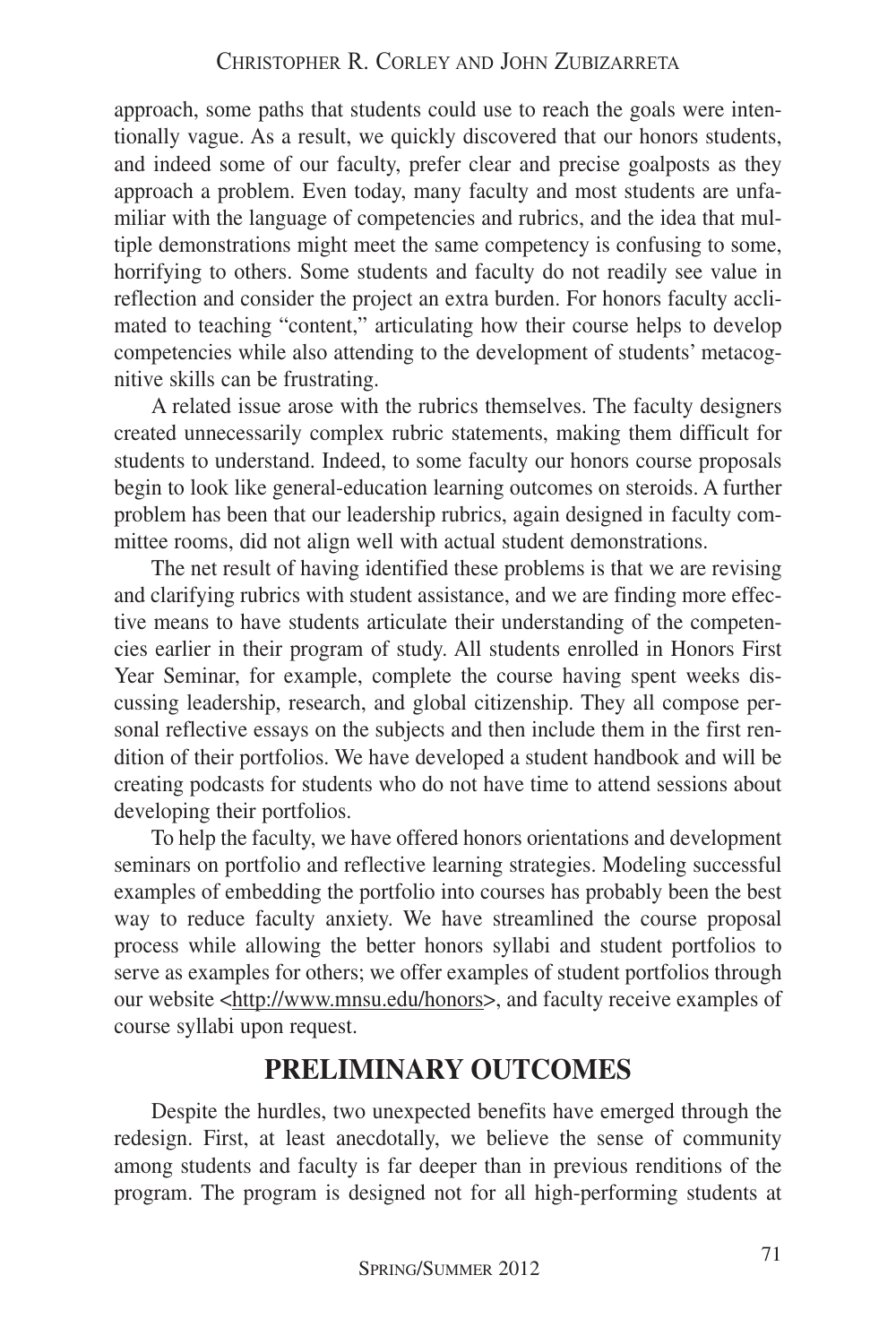Minnesota State Mankato but for those who readily accept the significance of developing skills not just in research but in global citizenship and intercultural awareness. The faculty select the students, at least in part, based on their interest in studying global cultures and in developing skills in a second language. Students who embrace these challenges tend to enjoy attending the same cultural events and lectures and to enroll in similar courses.

Second, we believe that we have more real-time updates of our students' progress through our program than in a program that relies on credit completion and honors thesis capstone requirements alone. From an enrollment management perspective, we have the very important benefit of often identifying retention and completion issues in students' first or second year in the program; early on we can spot students who fail to submit a learning plan or show little development in their portfolio from one year to the next or make little progress toward their language competency. Moreover, aggregate data compiled from the individual annual portfolio assessments can identify weaknesses in program offerings or problems in communication with the students and faculty. The portfolios also allow more dialogue between faculty and students.

Because the program redesign occurred only a few years ago, we cannot yet assess the efficacy of portfolios for students' job or graduate school placements, but we are working with our career resources center and individual members of the regional business community to clarify their expectations of what they would like to see in students' demonstration portfolios.

#### **CONCLUSIONS**

In his November 2011 column for the electronic newsletter of the National Collegiate Honors Council, Greg Lanier, NCHC President, explained the challenges to honors education created by dwindling resources and by the institutionalizing of undergraduate research, which for decades had been the staple of honors education. The fear, Lanier argued, was that the "links to [undergraduate research's] origins in honors have been lost" along with several other significant high-impact practices such as first-year seminars, learning communities, experiential education, and collaborative projects, many of which were first tested in honors classrooms in the 1960s and 1970s. Lanier concluded by challenging honors directors to "find ways to . . . let everyone in academia know how central honors is to the core mission of teaching undergraduates on every campus."

Our argument is that the sustained use of learning portfolios in honors education can provide one avenue for meeting Lanier's challenge. "Portfolio thinking" can help honors faculty discover, reflect upon, and then communicate their programs' identities within their institutions while continuing to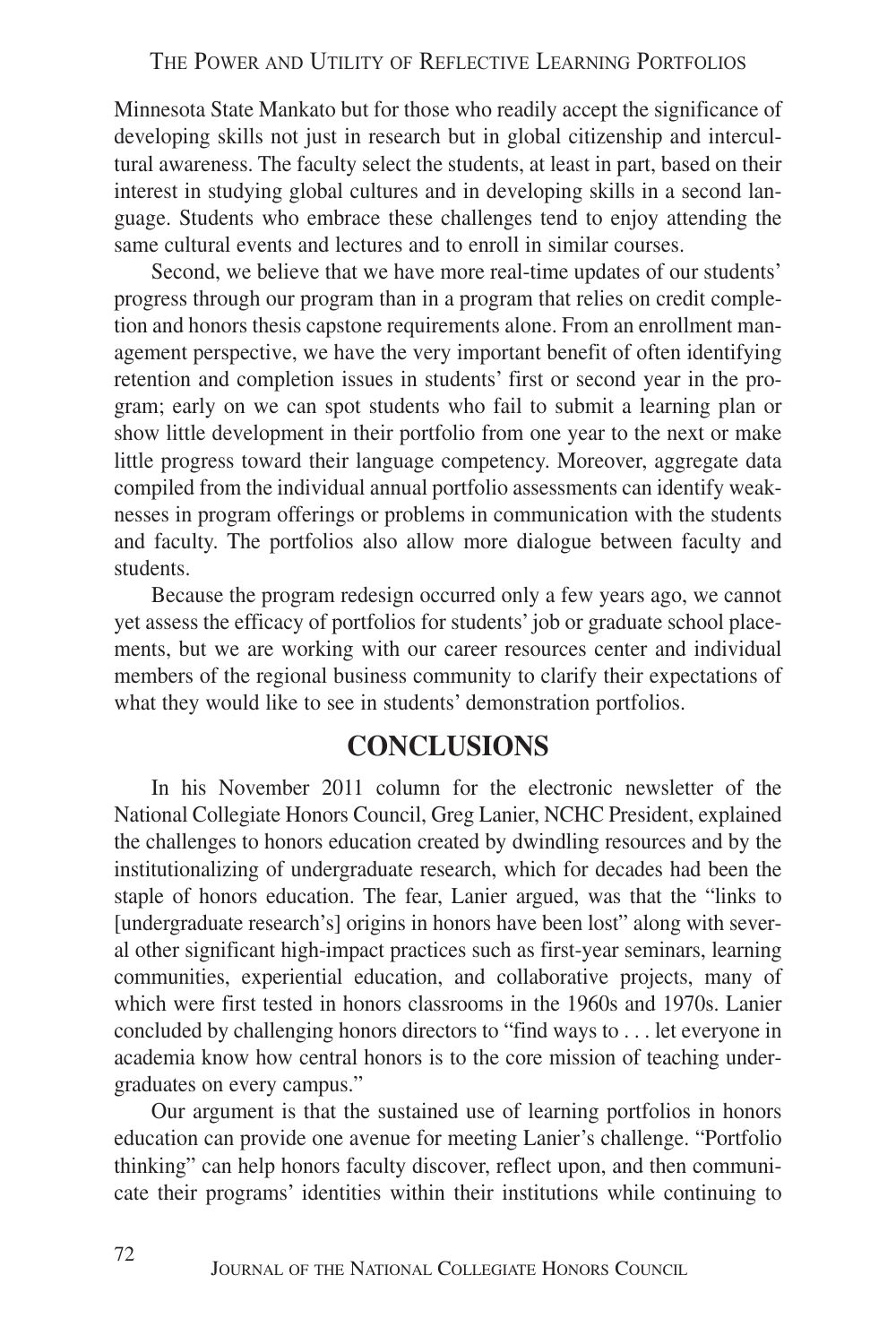serve as incubators for effective, interdisciplinary curriculum design and student learning. In the spirit of the "Basic Characteristics of a Fully Developed Honors Program," a movement toward learning portfolios allows the program to maintain its vitality and highlight its purpose within an institution:

The honors program, in distinguishing itself from the rest of the institution, serves as a kind of laboratory within which faculty can try things they have always wanted to try but for which they could find no suitable outlet. When such efforts can be demonstrated to be successful, they may well become institutionalized, thereby raising the general level of education within the college or university for all students. In this connection, the honors curriculum should serve as a prototype for educational practices that can work campus-wide in the future. (NCHC, 2006)

Honors directors, faculty, and staff might justifiably cast critical eyes on frequent calls for innovations in program design. We hear about innovations all the time at conferences, too often from advocates who excel at communicating their latest curricular fads but do not have the depth of experience to know whether the learning outcomes are significantly better than those of the past. However, international research on the use of portfolios in individual courses and programs has affirmed the usefulness of portfolios in higher education settings. The number of portfolio models in honors is growing, thus allowing other programs to individualize projects that meet their needs, values, and campus experiences. We believe that the honors classroom is the ideal place to experiment with portfolios and the deep learning experiences they offer our students and faculty.

#### **REFERENCES**

- Alverno College Faculty. (1994). *Student assessment-as-learning at Alverno College*. Milwaukee: Alverno College Institute.
- Banta, T. (2003). *Portfolio assessment: uses, cases, scoring, and impact*. San Francisco: John Wiley and Sons.
- Bok, D. (2006). *Our underachieving colleges*. Princeton: Princeton University Press.
- Bowen, W., Chingos, M. and McPherson, M. (2009). *Crossing the finish line: Completing college at America's public universities*. Princeton: Princeton University Press.
- Cambridge, D. (2008). Universities as responsive learning organizations through competency-based assessment with electronic portfolios. *The Journal of General Education 57*, 51–64.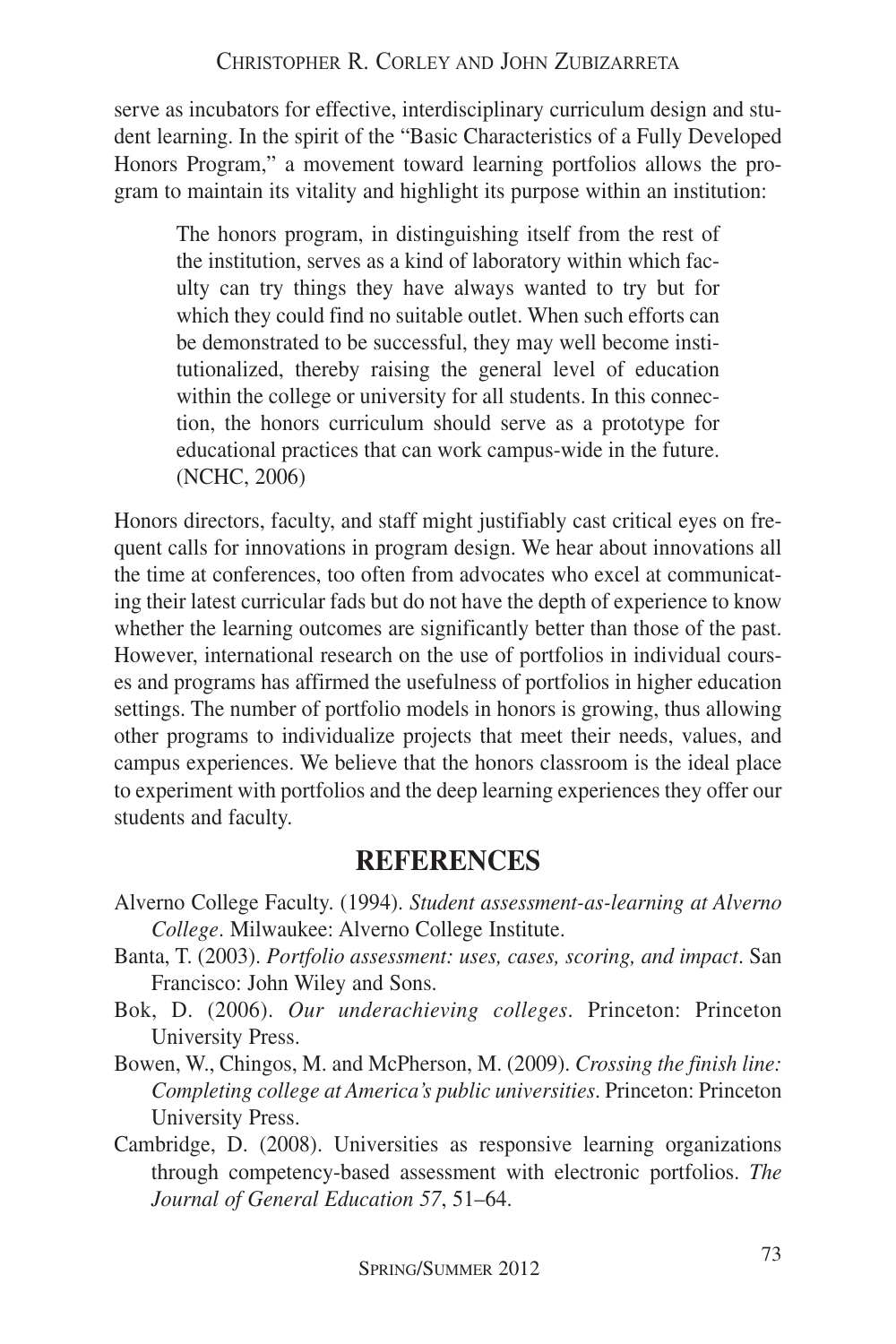- Cambridge, D., Cambridge, B. and Yancey, K. (Eds.). (2009). *Electronic portfolios 2.0: Emergent research on implementation and impact*. Sterling, VA: Stylus.
- Chen, H. (2009). Using EPortfolios to Support Lifelong and Lifewide Learning. In Darren Cambridge, Barbara Cambridge, and Kathleen Yancey (Eds.), *Electronic portfolios 2.0: emergent research on implementation and impact*, 29–35. Sterling, VA: Stylus Publishing.
- Chen, H. and Black, T. (2009). Using e-portfolios to support an undergraduate learning career: An experiment with academic advising. *Educause Quarterly, 33*, (4). Retrieved from <http://www.educause.edu/EDU CAUSE+Quarterly/EDUCAUSEQuarterlyMagazineVolum/UsingEPortf oliostoSupportanUnd/219102>.
- Chen, H. and Light, T. Penny. (2010). *Electronic portfolios and student success: Effectiveness, efficiency, and learning*. Washington, DC: Association of American Colleges and Universities.
- Friedman, T. (2000). *The Lexus and the olive tree: Understanding globalization*. New York: Anchor Books.
- Grafton, A. (2011, November 24). Our universities: Why are they failing? *New York Review of Books*, pp. 38–42.
- Herrington, J. and Oliver, R. (2002). On implementing web-based electronic portfolios, *Educause Quarterly 25*, 29–37.
- Huber, M. and Hutchings, P. (2004). *Integrative learning: Mapping the terrain*. Washington, DC: Association of American Colleges and Universities.
- Jones, E., Voorhees, R., and Paulson, K. (2001). *Defining and assessing learning: Exploring competency-based initiatives*. Washington, DC: U.S. Department of Education.
- Kuh, G. (2008). Why integration and engagement are essential to effective educational practice in the twenty-first century. *Peer Review, 10*, (4), 27–28.
- Lanier, Greg (2011, November). President's column. *Newsletter of the National Collegiate Honors Council*. Retrieved from <http://nchc honors.org/2011-newsletters/november-2011>.
- Loacker, G., (Ed.). (2000). *Self-Assessment at Alverno College*. Milwaukee: Alverno College Institute.
- Moodian, M. (Ed.). (2009). *Contemporary leadership and intercultural competence.* Thousand Oaks, CA: Sage.
- Moon, J. (1999). *Learning journals: A handbook for academics, students and professional development*. London: Kogan Page.
- Moon, J. (2001). *Reflection in learning and professional development*. New York: Routledge.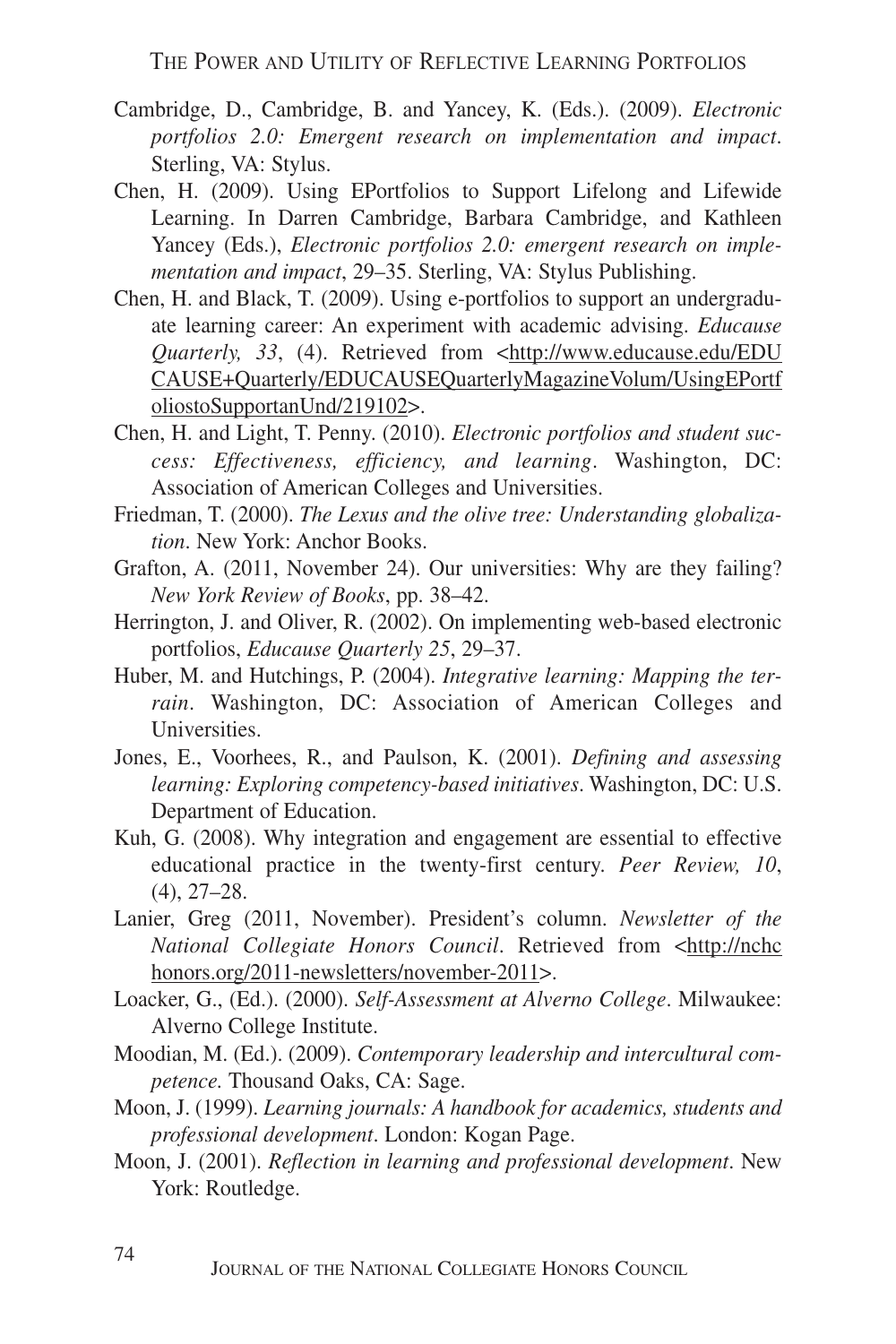- National Collegiate Honors Council. (2006). "Basic Characteristics of A Fully Developed Honors Program," in Samuel Schuman, *Beginning in Honors: A Handbook*, 66–67. (4th ed.). Lincoln: National Collegiate Honors Council.
- Olson, L., Schroeder, L. and Wasko, P. (2009). Moving EFolio Minnesota to the next generation, in D. Cambridge, B. Cambridge, and K. Yancey, (Eds.), *Electronic portfolios 2.0: Emergent research on implementation and impact,* 165–173. Sterling, VA: Stylus.
- Reimers, F. (2009). Global competency: Educating the world. *Harvard International Review, 30*, (4), 24–27.
- Rhoads, R. and Szelenyi, K. (2011). *Global citizenship and the university: Advancing social life and relations in an interdependent world*. Stanford: Stanford University Press.
- Stefani, L., Mason, R. and Peglar, C. (2007). *The educational use of e-portfolios: Supporting personal development and reflective learning*. New York: Routledge.
- Taylor, M. (2009, April 26). End the university as we know it. *The New York Times*, p. A23.
- Voorhees, R. (2001). Competency-Based learning models: A necessary future. *New Directions for Institutional Research, 110*, 5–13.
- Yancey, K. Blake. (1998). *Reflection in the writing classroom*. Logan, UT: Utah State University Press.
- Yancey, K. Blake. (2009). Reflection and electronic portfolios: Inventing the self and reinventing the university. In *Electronic Portfolios 2.0: Emergent Research on Implementation and Impact*, 5–16. Sterling, VA: Stylus Publishing.
- Zubizarreta, J. (2008). The learning portfolio for improvement and assessment of significant student learning. In L. Clark & J. Zubizarreta (Eds.), *Inspiring exemplary teaching and learning: Perspectives on Teaching Academically Talented College Students*, 121–136. Lincoln, NE: National Collegiate Honors Council.
- Zubizarreta, J. (2009). *The learning portfolio: Reflective practice for improving student learning* (2nd ed.). San Francisco: Jossey-Bass.

\*\*\*\*\*\*\*

The authors may be contacted at christopher.corley@mnsu.edu.